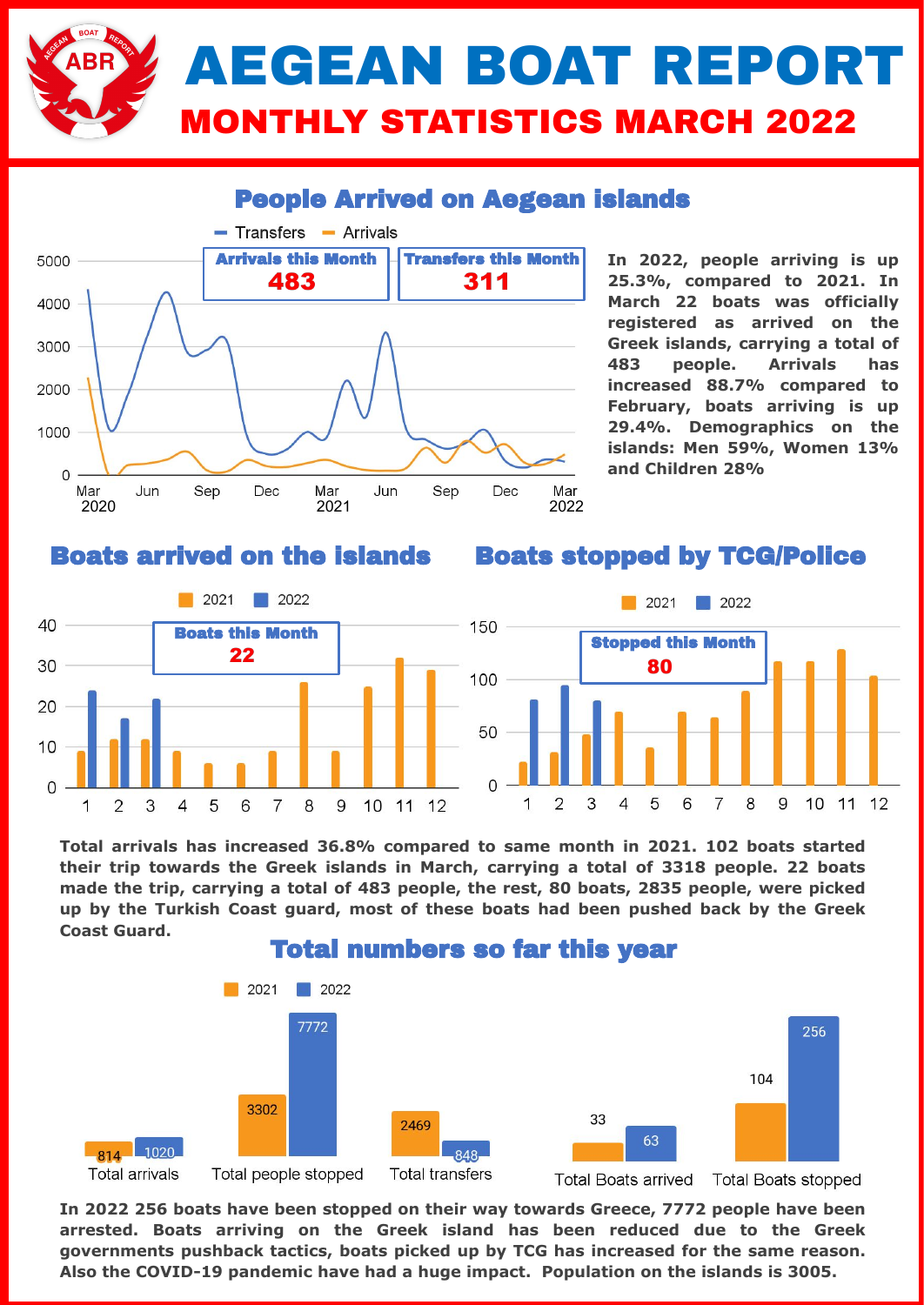# AEGEAN BOAT REPORT MONTHLY STATISTICS MARCH 2022

## Arrivals and transfers by island

**In March only 311 people were transported to mainland, from the Greek islands. Transfers have decreased 14.1% compared to February, when 362 people were transported. In the last 12 months population on the Aegean islands has decreased by 78.1%, from 13.708 to 3.005 people. The Greek government have drastically reduced population on the Greek island, due to illegal pushbacks performed by the Greek authorities in the Aegean Sea.** 



**Official capacity on the islands is 16.237 people. Today's population is 13.232 people under max total capacity. In the end of March 2021 total population was 13.708, one year later its 3.005, population has decreased by 10.703 people in 12 months on the Greek Islands, living conditions in the camps remains the same, or even worse, ihuman.**

| <b>Lesvos 1769</b> |     | Kos          | 447 |
|--------------------|-----|--------------|-----|
| Samos 330          |     | <b>Leros</b> | 108 |
| <b>Chios</b>       | 330 | <b>Other</b> | 21  |